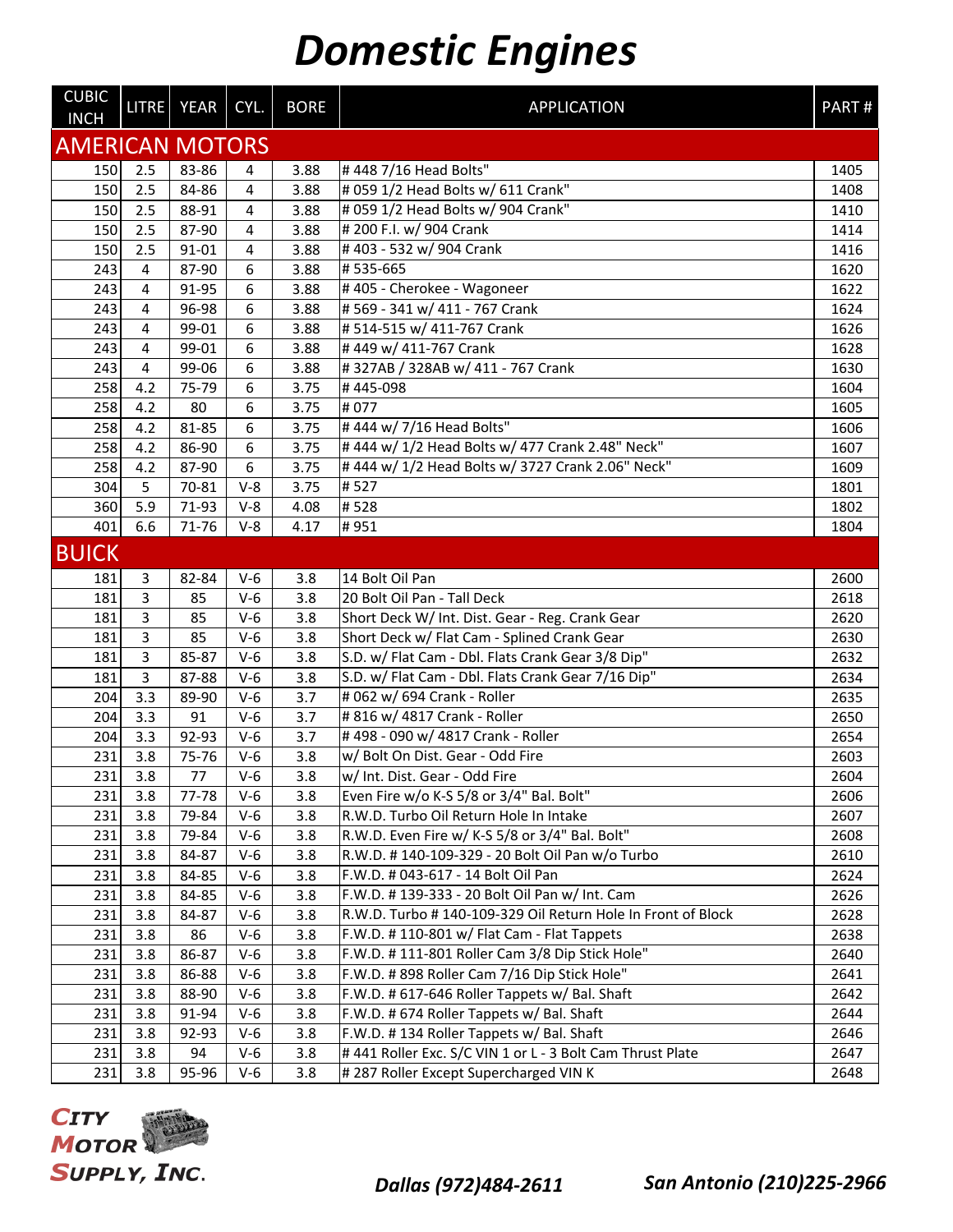| <b>CUBIC</b><br><b>INCH</b> |                | LITRE YEAR | CYL.  | <b>BORE</b> | <b>APPLICATION</b>                                                         | PART# |
|-----------------------------|----------------|------------|-------|-------------|----------------------------------------------------------------------------|-------|
|                             |                |            |       |             | #441 Roller Exc. S/C VIN 1/L 6.0 Counter Wt. New Oil Pan Bolt Pattern - 2  |       |
| 231                         | 3.8            | 95         | $V-6$ | 3.8         | <b>Bolt Thrust Plate"</b>                                                  | 2660  |
| 231                         | 3.8            | 97-01      | $V-6$ | 3.8         | # 029 Roller Except Supercharged                                           | 2662  |
| 231                         | 3.8            | 96-07      | $V-6$ | 3.8         | #029-441 VIN:1&4 Supercharged                                              | 2663  |
| 252                         | 4.1            | 80-82      | $V-6$ | 3.97        | <b>Without Knock Sensor</b>                                                | 2612  |
| 252                         | 4.1            | 81-84      | $V-6$ | 3.97        | With Knock Sensor                                                          | 2614  |
| 350                         | 5.8            | 68-69      | $V-8$ | 3.8         | # 201-447 - 1 Oil Feed Hole on Driver Side                                 | 2801  |
| 350                         | 5.8            | 70-71      | $V-8$ | 3.8         | # 201-447 - Oil Feed Hold on Both Sides of Block                           | 2802  |
| 350                         | 5.8            | 72-80      | $V-8$ | 3.8         | #748-744-718-809-119                                                       | 2803  |
| 455                         | 7.5            | 70-71      | $V-8$ | 4.31        | #738-861                                                                   | 2811  |
| 455                         | 7.5            | 72-76      | $V-8$ | 4.31        | $\frac{1}{4}$ 735                                                          | 2812  |
| <b>CADILLAC</b>             |                |            |       |             |                                                                            |       |
| 252                         | 4.1            | 82-86      | $V-8$ | 3.47        | 4100 #864 R.W.D. or F.W.D.                                                 | 10820 |
| 252                         | 4.1            | 85-86      | $V-8$ | 3.47        | 4100 # 925-964 F.W.D. Transverse Mt. w/ 556-558 Heads                      | 10824 |
| 252                         | 4.1            | 87-88      | $V-8$ | 3.47        | 4100 # 925-964 F.W.D. Transverse Mt. w/ 693 Heads                          | 10830 |
| 273                         | 4.5            | 88-89      | $V-8$ | 3.62        | 4500 # 925-525-760 Roller w/ 614 Heads                                     | 10840 |
| 273                         | 4.5            | 90-92      | $V-8$ | 3.62        | 4500 # 925-452 Roller w/ 820 Heads                                         | 10842 |
| 300                         | 4.9            | 91-95      | $V-8$ | 3.62        | 4900 #452 Roller w/820 Heads                                               | 10850 |
| 368                         | 6              | 80-84      | $V-8$ | 3.8         | w/ Fuel Pump Hole                                                          | 10805 |
| 368                         | 6              | 80-84      | $V-8$ | 3.8         | w/o Fuel Pump Hole                                                         | 10806 |
| 425                         | $\overline{7}$ | 77-79      | $V-8$ | 4.08        | #110                                                                       | 10804 |
| 472                         | 7.7            | 70-74      | $V-8$ | 4.3         | #200                                                                       | 10802 |
| 500                         | 8              | 75-76      | $V-8$ | 4.3         | #200-300                                                                   | 10803 |
| <b>CHEVROLET</b>            |                |            |       |             |                                                                            |       |
| 98                          | 1.6            | 79-80      | 4     | 3.23        | O.H.C. Chevette #13311/8 Crank Pilot Hole"                                 | 3411  |
| 98                          | 1.6            | 81-87      | 4     | 3.23        | O.H.C. Chevette # 683 3/4 Crank Pilot Hole"                                | 3412  |
| 112                         | 1.8            | 82         | 4     | 3.5         | O.H.V. #069-049                                                            | 3414  |
| 122                         | $\overline{2}$ | 83         | 4     | 3.5         | O.H.V. #747-051 w/ Vacuum Pump Hole                                        | 3415  |
| 122                         | $\overline{2}$ | 84-86      | 4     | 3.5         | O.H.V. #283-080-546                                                        | 3416  |
| 122                         | $\overline{2}$ | 83-84      | 4     | 3.5         | O.H.V. #246-270 S-10 Pick-Up                                               | 3418  |
| 122                         | $\overline{2}$ | 87-89      | 4     | 3.5         | O.H.V. # 009-081 w/ Alum. Head Trigger Fire                                | 3420  |
| 122                         | $\overline{2}$ | 87-89      | 4     | 3.5         | O.H.V. # 081 w/ Alum. Head Trigger Fire w/ Dual Oil Line for Fuel Shut-Off | 3421  |
| 134                         | 2.2            | 90-91      | 4     | 3.5         | #554-566                                                                   | 3422  |
| 134                         | 2.2            | 92         | 4     | 3.5         | #046-048-012                                                               | 3426  |
| 134                         | 2.2            | 93         | 4     | 3.5         | #927 Flat Tappets                                                          | 3428  |
| 134                         | 2.2            | 94-95      | 4     | 3.5         | #396-666 Roller                                                            | 3430  |
| 134                         | 2.2            | 96         | 4     | 3.5         | #521 Roller w/ Cam Sensor                                                  | 3432  |
| 134                         | 2.2            | 97         | 4     | 3.5         | # 035 Roller Uses Head # 391S                                              | 3434  |
| 134                         | 2.2            | 98-03      | 4     | 3.5         | # 035 Roller Uses Head # 507 - 146                                         | 3436  |
| 134                         | 2.2            | 02-06      | 4     | 3.39        | 6 / F Ecotec - Vue, Ion                                                    | 3438  |
| 146                         | 2.4            | $06-12$    | 4     | 3.46        | DOHC 16 Valve Ecotec *Check VIN and Parts                                  | 3442  |
| 153                         | 2.5            | 62-70      | 4     | 3.88        | Marine                                                                     | 3406  |
| 173                         | 2.8            | 80         | $V-6$ | 3.5         | F.W.D. #987                                                                | 3630  |
| 173                         | 2.8            | 81         | $V-6$ | 3.5         | F.W.D. #243                                                                | 3631  |
| 173                         | 2.8            | 82         | $V-6$ | 3.5         | F.W.D. #527-183                                                            | 3636  |
| 173                         | 2.8            | 82-84      | $V-6$ | 3.5         | F.W.D. #832-833                                                            | 3637  |

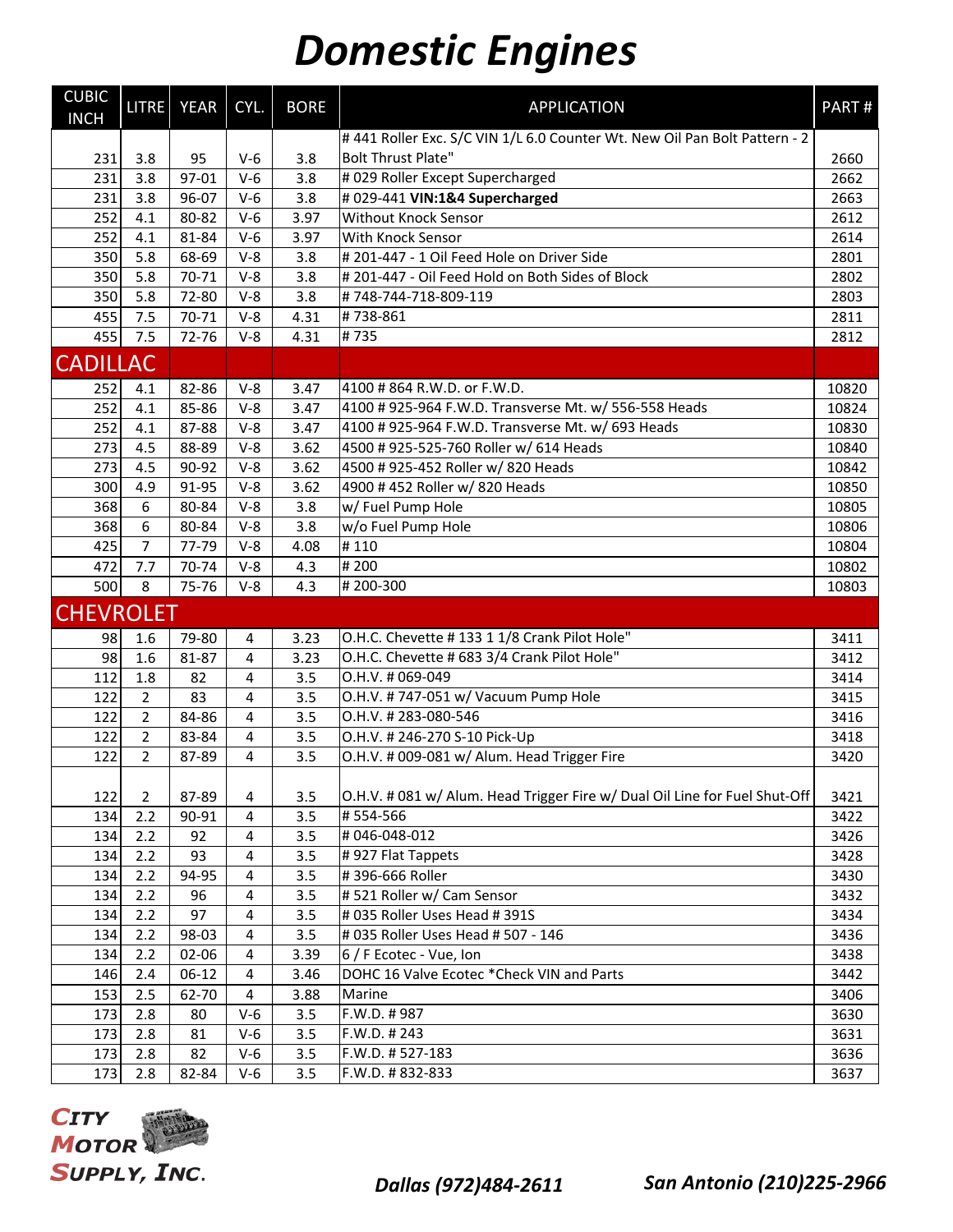| <b>CUBIC</b><br><b>INCH</b> | <b>LITRE</b> | <b>YEAR</b> | CYL.  | <b>BORE</b>    | <b>APPLICATION</b>                                                    | PART#  |
|-----------------------------|--------------|-------------|-------|----------------|-----------------------------------------------------------------------|--------|
| 173                         | 2.8          | 82-84       | $V-6$ | 3.5            | R.W.D. # 068-889-818 w/ Grooved Rear Cap                              | 3638   |
| 173                         | 2.8          | 82-84       | $V-6$ | 3.5            | R.W.D. # 068-889-818 w/ Flat Rear Cap                                 | 3642   |
| 173                         | 2.8          | 85-86       | $V-6$ | 3.5            | F.W.D. # 820-065 w/ Fuel Pump Hole                                    | 3644   |
| 173                         | 2.8          | 85-86       | $V-6$ | 3.5            | R.W.D. # 061-379 w/ Fuel Pump Hole                                    | 3645   |
| 173                         | 2.8          | 85-86       | $V-6$ | 3.5            | F.W.D. # 820-065 w/o Fuel Pump Hole                                   | 3648   |
| 173                         | 2.8          | 87-88       | $V-6$ | 3.5            | F.W.D. #459-219 w/ Alum. Heads w/ F.Pump Shut Off Switch              | 3650   |
|                             |              |             |       |                | R.W.D. # 061-379-457-695 w/o Fuel Pump Hole w/ # 817 Regular B.M.     |        |
| 173                         | 2.8          | 85-87       | $V-6$ | 3.5            | Crank                                                                 | 3654   |
|                             |              |             |       |                | R.W.D. #457-695 w/o Fuel Pump Hole w/ #481-526 Crank w/ Balance       |        |
| 173                         | 2.8          | 88-91       | $V-6$ | 3.5            | Hub                                                                   | 3658   |
| 173                         | 2.8          | 88-90       | $V-6$ | 3.5            | F.W.D. #459-219 Isuzu w/ C.I. Heads w/ 481-526 Crank                  | 3660   |
| 180                         | 3            | 75-80       | 4     | $\overline{4}$ | Marine                                                                | 3408   |
| 189                         | 3.1          | 88-90       | $V-6$ | 3.5            | F.W.D. #459-618-219 w/ Aluminum Heads                                 | 3670   |
| 189                         | 3.1          | 90          | $V-6$ | 3.5            | F.W.D. #459-618-219 w/ Cast Iron Heads                                | 3672   |
| 189                         | 3.1          | 90-92       | $V-6$ | 3.5            | R.W.D. #457 w/ Cast Iron Heads                                        | 3674   |
|                             |              |             |       |                | F.W.D. # 519-653-934 w/ Alum. Heads Flat Tappets High or Low Cross-   |        |
| 189                         | 3.1          | 91-94       | $V-6$ | 3.5            | Web in Lifter Valley                                                  | 3676   |
|                             |              |             |       |                | F.W.D. # 519-653-934 w/ Cast Iron Heads Flat Tappets Low Cross-Web in |        |
| 189                         | 3.1          | 91-95       | $V-6$ | 3.5            | Lifter Valley                                                         | 3678   |
| 189                         | 3.1          | 94-03       | $V-6$ | 3.5            | F.W.D.# 093-737-089-227 w/ Alum. Heads Roller                         | 3680   |
| 200                         | 3.2          | 78-79       | $V-6$ | 3.5            | #344                                                                  | 3632   |
| 207                         | 3.4          | 91-93       | $V-6$ | 3.62           | F.W.D. DOHC #450 w/ Balance Shaft                                     | 3684   |
| 207                         | 3.4          | 94-95       | $V-6$ | 3.62           | F.W.D. DOHC #466 - 865 w/ Balance Shaft                               | 3685   |
| 207                         | 3.4          | 93-95       | $V-6$ | 3.62           | R.W.D. - O.H.V. # 608-089 Flat Tappets Cast Iron Head                 | 3686   |
| 207                         | 3.4          | 99-03       | $V-6$ | 3.62           | F.W.D. O.H.V. # 227 - 247 Roller Aluminum Heads                       | 3690   |
| 211                         | 3.5          | 04-06       | 5     | 3.66           | VIN 6 DOHC: Canyon, Colorado                                          | 3692   |
| 214                         | 3.5          | 99-02       | $V-6$ | 3.52           | Oldsmobile Engine VIN H                                               | 3694   |
| 217                         | 3.6          | 04-09       | $V-6$ | 3.7            | Buick, Cadillac, Chev. VIN: 7                                         | 3698   |
| 229                         | 3.8          | 80-84       | $V-6$ | 3.74           | #594                                                                  | 3634   |
| 235                         | 3.9          | 55-57       | 6     | 3.56           | Large Water Pump Hole - Side Front Mount                              | 3606   |
| 235                         | 3.9          | 58-62       | 6     | 3.56           | Passenger Car - Side Center Mount                                     | 3607   |
| 235                         | 3.9          | 58-62       | 6     | 3.56           | Pick-Up - Timing Cover Mount                                          | 3608   |
| 250                         | 4.1          | 67          | 6     | 3.88           | Chev. II - 11 Dipstick Location"                                      | 3620   |
| 250                         | 4.1          | 67-72       | 6     | 3.88           | 7 Dipstick Location - 2 Bolt Starter"                                 | 3621   |
| 250                         | 4.1          | 73-79       | 6     | 3.88           | 3 Bolt Starter w/o Int. Head                                          | 3622   |
| 250                         | 4.1          | 73-85       | 6     | 3.88           | 3 Bolt Starter w/ Int. Head - w/ H.E.I. Shut-Off Switch Hole          | 3623   |
| 262                         | 4.3          | 85          | $V-6$ | 4              | #177                                                                  | 3640   |
| 262                         | 4.3          | 86          | $V-6$ | $\pmb{4}$      | #553 1-Piece Rear Seal - Flat Tappet Cam                              | 3641   |
| 262                         | 4.3          | 87          | $V-6$ | 4              | #011-683 Roller Tappets w/ Fuel Pump Hole                             | 3662   |
| 262                         | 4.3          | 96-00       | $V-6$ | 4              | #090 Roller w/ Balance Shaft                                          | 3663   |
| 262                         | 4.3          | 99-03       | $V-6$ | 4              | # 090 Roller w/ Balance Shaft - METRIC                                | 3663M  |
| 262                         | 4.3          | 99-02       | $V-6$ | 4              | # 090 Roller w/ Balance Shaft - METRIC - 3/4 KS"                      | 3663MB |
| 262                         | 4.3          | 99-02       | $V-6$ | 4              | # 090 Roller w/ Balance Shaft - METRIC - 5/16 KS"                     | 3663MS |
| 262                         | 4.3          | 03-09       | $V-6$ | $\overline{4}$ | # 234 Roller w/ Balance Shaft- METRIC Late Model                      | 3663ML |
| 262                         | 4.3          | 87-90       | $V-6$ | 4              | #011 Roller Tappets w/o Knock Sensor F.I.                             | 3664   |
| 262                         | 4.3          | 92-93       | $V-6$ | 4              | # 073-756 Roller w/ Side Tappet Hold Downs                            | 3665   |
|                             |              |             |       |                | # 867 Roller Tappets w/ Knock Sensor F.I. w/ Center Hold Down for     |        |
| 262                         | 4.3          | 88-91       | $V-6$ | 4              | <b>Tappets</b>                                                        | 3666   |

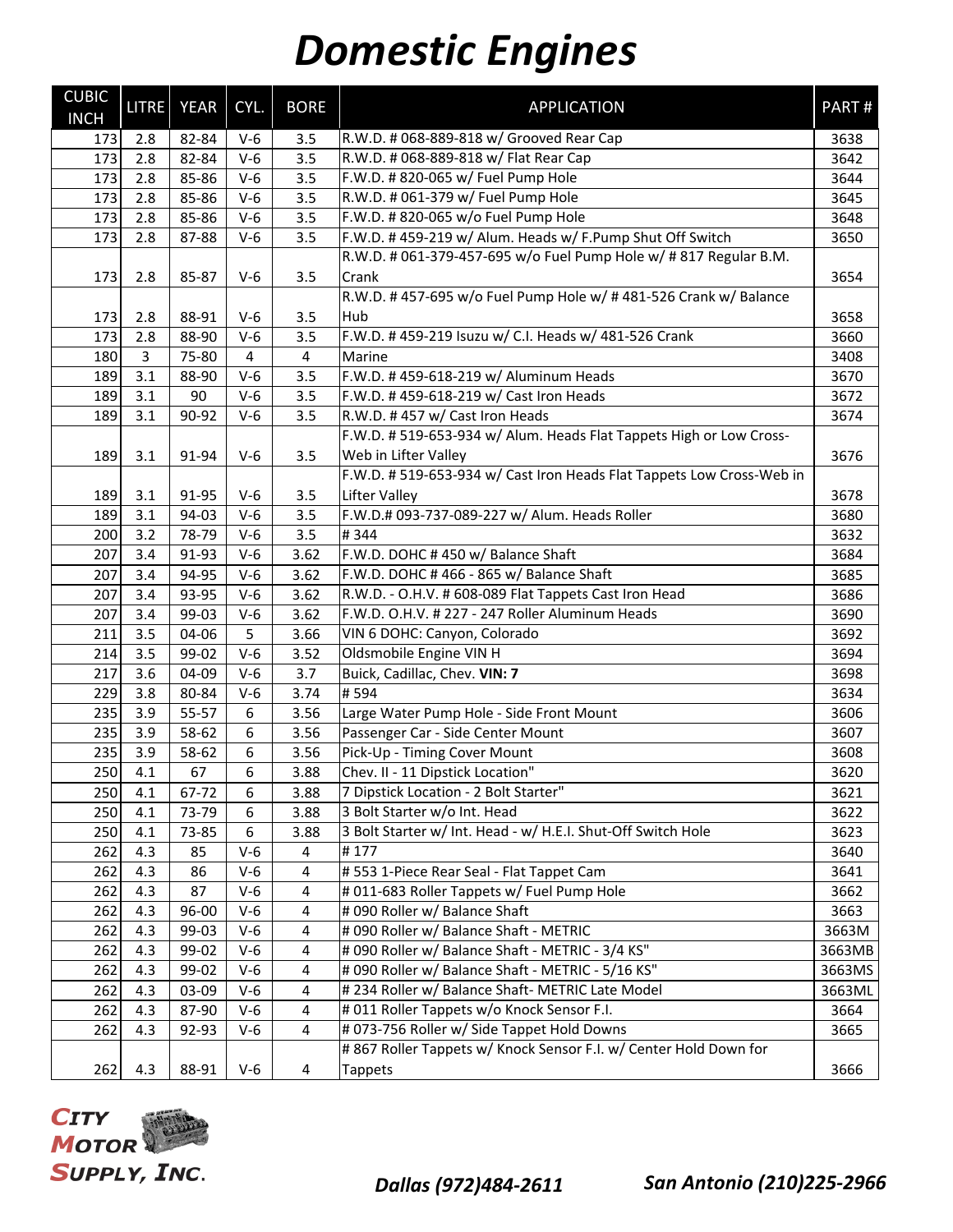| <b>CUBIC</b><br><b>INCH</b> | <b>LITRE</b> | YEAR      | CYL.             | <b>BORE</b>    | <b>APPLICATION</b>                                               | PART# |
|-----------------------------|--------------|-----------|------------------|----------------|------------------------------------------------------------------|-------|
| 262                         | 4.3          | 92-93     | $V-6$            | 4              | #903 Roller Tappets w/ Balance Shaft                             | 3667  |
| 262                         | 4.3          | 94-95     | $V-6$            | $\overline{4}$ | #196-359 Roller w/ Bal. Shaft - 6 Bolt Timing Cover              | 3668  |
| 262                         | 4.3          | 93-95     | $V-6$            | 4              | #534-535-196-834-359 Roller w/ Bal. Shaft - 10 Bolt T.C.         | 3669  |
| 265                         | 4.3          | 94-96     | $V-8$            | 3.74           | #588 MFI                                                         | 3803  |
| 267                         | 4.4          | 79        | $V-8$            | 3.5            | Left Hand Dip                                                    | 3810  |
| 267                         | 4.4          | 80-82     | $V-8$            | 3.5            | <b>Right Hand Dip</b>                                            | 3811  |
| 283                         | 4.6          | 58-62     | $V-8$            | 3.88           | Single Clutch Mount                                              | 3801  |
| 283                         | 4.6          | 63-67     | $V-8$            | 3.88           | Double Clutch Mount                                              | 3802  |
| 292                         | 4.8          | 63-66     | 6                | 3.88           | 7/16 Flywheel Bolts - 2 Bolt Starter"                            | 3625  |
| 292                         | 4.8          | 67-72     | 6                | 3.88           | 1/2 Flywheel Bolts - 2 Bolt Starter"                             | 3626  |
| 292                         | 4.8          | 73-78     | 6                | 3.88           | 1/2 Flywheel Bolts - 3 Bolt Starter"                             | 3627  |
| 292                         | 4.8          | 79-90     | $\boldsymbol{6}$ | 3.88           | 1/2 Flywheel Bolts w/ H.E.I. Shut-Off Switch"                    | 3628  |
| 294                         | 4.8          | 99-06     | $V-8$            | 3.78           | #482 Crank 3/4 Wide Crank Flange"-24 Tooth Reluctor              | 3813  |
| 294                         | 4.8          | 07-09     | $V-8$            | 3.78           | #482 Crank 3/4 Wide Crank Flange" 58 Tooth Reluctor              | 3815  |
| 294                         | 4.8          | $10 - 14$ | $V-8$            | 3.78           | #482 Crank VIN:A w/ VVT                                          | 3815B |
| 305                         | 5            | 76-79     | $V-8$            | 3.74           | Left Hand Dipstick                                               | 3812  |
| 305                         | 5            | 80-85     | $V-8$            | 3.74           | <b>Right Hand Dipstick</b>                                       | 3814  |
| 305                         | 5            | 80-85     | $V-8$            | 3.74           | Right Hand Dip w/ Flat Top Piston                                | 3816  |
| 305                         | 5            | 86-91     | $V-8$            | 3.74           | 1 Piece Rear Seal - Dish Top Piston - w/ Fuel Pump Hole          | 3818  |
| 305                         | 5            | 86-91     | $V-8$            | 3.74           | 1 Piece Rear Seal - Flat Top Piston - w/ Fuel Pump Hole          | 3819  |
| 305                         | 5            | 87-95     | $V-8$            | 3.74           | 1 Piece Rear Seal - Flat Tappets - w/o Fuel Pump Hole            | 3880  |
| 305                         | 5            | 87-95     | $V-8$            | 3.74           | 1 Piece Rear Seal - Roller Tappets - w/ Fuel Pump Hole           | 3881  |
| 305                         | 5            | 87-95     | $V-8$            | 3.74           | 1 Piece Rear Seal - Roller Tappets - w/o Fuel Pump Hole          | 3882  |
| 305                         | 5            | 96-00     | $V-8$            | 3.74           | 1 Piece Rear Seal - Roller Tappets - F.I. # 878                  | 3884  |
| 307                         | 5            | 68-73     | $V-8$            | 3.88           |                                                                  | 3807  |
| 325                         | 5.3          | 99-06     | $V-8$            | 3.78           | #358 w/ #216 Crank VIN: T, Z                                     | 3808  |
| 325                         | 5.3          | 07-09     | $V-8$            | 3.78           | LY5/LMG w/DOD VIN: 0, J                                          | 3809  |
| 325                         | 5.3          | 07-09     | $V-8$            | 3.78           | LC9/LH6 Alumium Block w/ DOD VIN: 3, M                           | 3809A |
| 325                         | 5.3          | $10 - 14$ | $V-8$            | 3.78           | DOD w/VVT                                                        | 3809B |
| 327                         | 5.2          | 64-67     | $V-8$            | $\overline{4}$ | Small Journal Crank                                              | 3805  |
| 327                         | $5.2$        | 68-69     | $V-8$            | $\sqrt{4}$     | Large Journal Crank                                              | 3806  |
| 346                         | 5.7          | 97-04     | $V-8$            | 3.9            | G-Code, LS1                                                      | 3910  |
| 350                         | 5.7          | 67-70     | $V-8$            | 4              | Left Hand Dip - 2 Bolt Main - Flat Top Piston                    | 3820  |
| 350                         | 5.7          | 67-70     | $V-8$            | 4              | Left Hand Dip - 4 Bolt Main - Flat Top Piston                    | 3822  |
| 350                         | 5.7          | 70-79     | $V-8$            | 4              | Left Hand Dip - 2 Bolt Main - Dish Top Piston                    | 3824  |
| 350                         | 5.7          | 70-79     | $V-8$            | 4              | Left Hand Dip - 2 Bolt Main - 305 Style Piston                   | 3825  |
| 350                         | 5.7          | 70-79     | $V-8$            | 4              | Left Hand Dip - 4 Bolt Main - Dish Top Piston                    | 3826  |
| 350                         | 5.7          | 70-79     | $V-8$            | 4              | Left Hand Dip - 4 Bolt Main - 305 Style Piston                   | 3827  |
| 350                         | 5.7          | 80-85     | $V-8$            | 4              | R.Hand Dip - 2 Bolt Main - 2 pc. Rear Seal - Dish Top Piston     | 3828  |
| 350                         | 5.7          | 80-85     | $V-8$            | 4              | R.Hand Dip - 2 Bolt Main - 2 pc. Rear Seal - 305 Style Piston    | 3829  |
| 350                         | 5.7          | 80-85     | $V-8$            | 4              | R.Hand Dip - 4 Bolt Main - 2 pc. Rear Seal - Dish Top Piston     | 3830  |
| 350                         | 5.7          | 80-85     | $V-8$            | 4              | R.Hand Dip - 4 Bolt Main - 2 pc. Rear Seal - 305 Style Piston    | 3831  |
| 350                         | 5.7          | 86-95     | $V-8$            | 4              | 1 Pc. R/S - 2 Bolt Main - w/ F.P. Hole - Flat Tap. - Dish Piston | 3868  |
| 350                         | 5.7          | 86-95     | $V-8$            | 4              | 1 Pc. R/S - 2 Bolt Main - F.I. - Flat Tappets - Dish Piston      | 3869  |
| 350                         | 5.7          | 86-95     | $V-8$            | 4              | 1 Pc. R/S - 4 Bolt Main - w/ F.P. Hole - Flat Tap. - Reg. Piston | 3870  |
| 350                         | 5.7          | 87-95     | $V-8$            | $\overline{4}$ | 2 Bolt Main w/ F.P. Hole - Roller Tappets - Reg. Piston          | 3872  |
| 350                         | 5.7          | 87-95     | $V-8$            | 4              | 2 Bolt Main w/ F.P. Hole - Roller Tappets - 305 Style Piston     | 3873  |
| 350                         | 5.7          | 87-95     | V-8              | 4              | 4 Bolt Main w/ F.P. Hole - Roller Tappets - Reg. Piston          | 3874  |



*Dallas (972)484-2611 San Antonio (210)225-2966*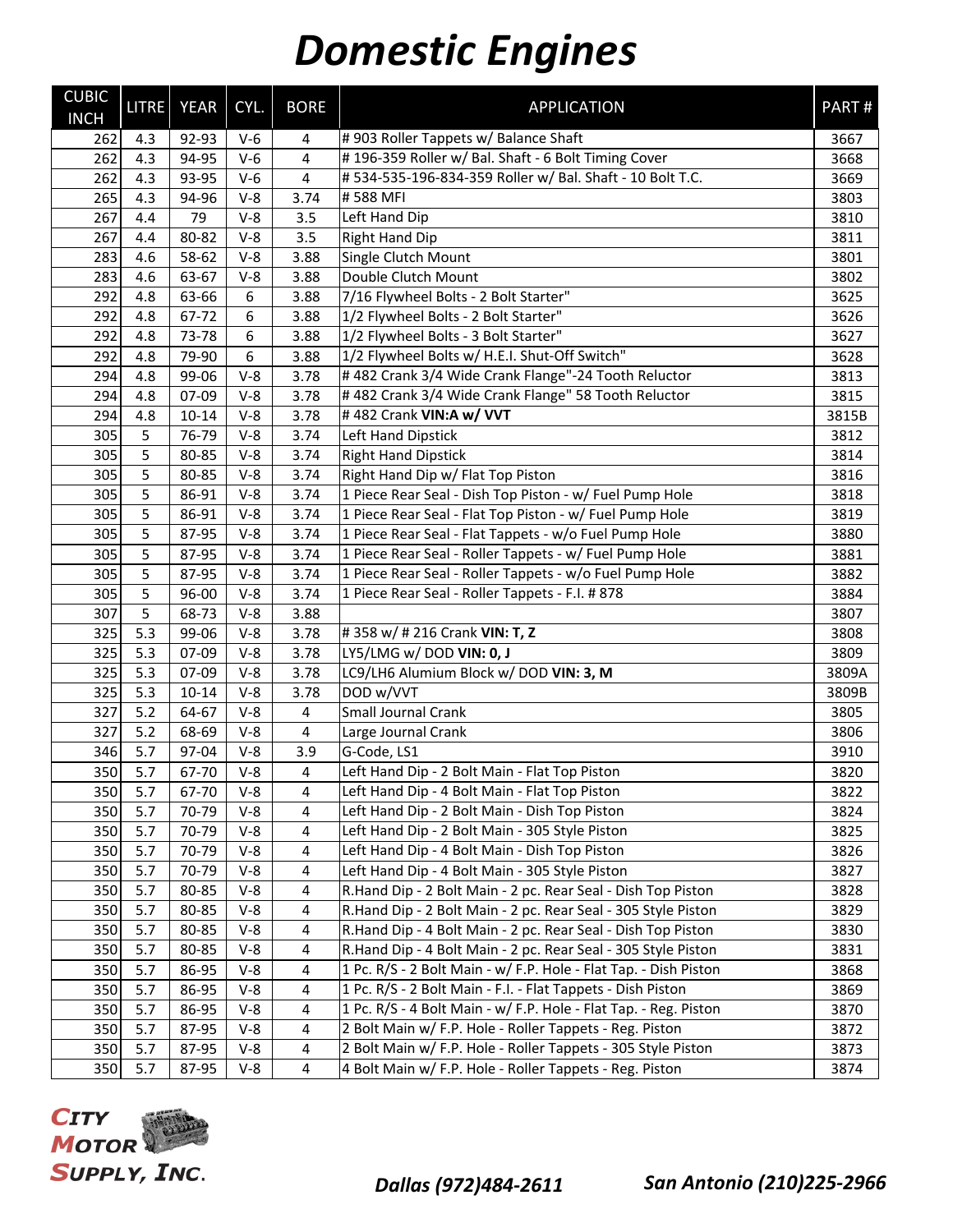| <b>CUBIC</b><br><b>INCH</b> | <b>LITRE</b>     | <b>YEAR</b> | CYL.  | <b>BORE</b>             | <b>APPLICATION</b>                                             | PART# |
|-----------------------------|------------------|-------------|-------|-------------------------|----------------------------------------------------------------|-------|
| 350                         | 5.7              | 87-95       | $V-8$ | 4                       | 4 Bolt Main w/ F.P. Hole - Roller Tappets - 305 Style Piston   | 3875  |
| 350                         | 5.7              | 87-95       | $V-8$ | 4                       | 2 Bolt Main F.I. - Roller Tappets - Regular Piston             | 3876  |
| 350                         | 5.7              | 87-95       | $V-8$ | 4                       | 2 Bolt Main F.I. - Roller Tappets - 305 Style Piston           | 3877  |
| 350                         | 5.7              | 87-95       | $V-8$ | 4                       | 4 Bolt Main F.I. - Roller Tappets - Regular Piston             | 3878  |
| 350                         | 5.7              | 87-95       | $V-8$ | $\overline{4}$          | 4 Bolt Main F.I. - Roller Tappets - 305 Style Piston           | 3879  |
| 350                         | 5.7              | 86-95       | $V-8$ | 4                       | 2 Bolt Main-1 Pc.R/S w/F.P. Hole-Flat Tappets-305 Style Piston | 3890  |
| 350                         | 5.7              | 86-95       | $V-8$ | 4                       | 2 Bolt Main 1 Pc. R/S - F.I.-Flat Tappets-305 Style Piston     | 3891  |
| 350                         | 5.7              | 86-95       | $V-8$ | 4                       | 4 Bolt Main - 1 Pc. R/S w/ F.P. Hole - Flat Tap. - 305 Piston  | 3893  |
| 350                         | 5.7              | 92-96       | $V-8$ | $\overline{4}$          | 2 Bolt Main LT-1 # 327 w/ C.I. Heads # 290/320 Pass. Car       | 3894  |
| 350                         | 5.7              | 92-96       | $V-8$ | $\overline{4}$          | 4 Bolt Main LT-1 # 327 w/ C.I. Heads # 290/320 Pass. Car       | 3896  |
| 350                         | 5.7              | 92-97       | $V-8$ | 4                       | 2 Bolt Main LT-1 # 327 w/ Al. Heads # 649 - Big Hole Cam Gear  | 3898  |
| 350                         | 5.7              | 92-97       | $V-8$ | 4                       | 4 Bolt Main LT-1 # 327 w/ Al. Heads # 649 - Splined Hole Gear  | 3899  |
| 350                         | 5.7              | 96-00       | $V-8$ | $\overline{4}$          | 2 Bolt Main R Code # 880 Block - 906 Heads Pick-Up             | 3895  |
| 350                         | 5.7              | 96-00       | $V-8$ | $\overline{4}$          | 4 Bolt Main R Code # 880 Block - 906 Heads Pick-Up             | 3897  |
| 350                         | 5.7              | 68-79       | $V-8$ | 4                       | H.D. Truck - 4 Bolt Main - L.H. Dip - Steel Crank              | 3832  |
| 350                         | 5.7              | 80-85       | $V-8$ | 4                       | H.D. Truck - 4 Bolt Main - R.H. Dip - Steel Crank              | 3834  |
| 350                         | 5.7              | 86-94       | $V-8$ | $\overline{4}$          | H.D. Truck - 4 Bolt Main - 1 Pc. R/S Steel Crank               | 3836  |
| 364                         | $\boldsymbol{6}$ | 99-06       | $V-8$ | $\overline{4}$          | VIN: U                                                         | 3844  |
| 364                         | $\boldsymbol{6}$ | $07 - 11$   | $V-8$ | 4                       | VIN: B, G, K Cast Iron Block w/o DOD w/ VVT                    | 3845  |
| 364                         | $6\,$            | $07-11$     | $V-8$ | 4                       | VIN: 5, J, Y- Aluminum Block w/ DOD w/ VVT                     | 3845A |
| 364                         | $\boldsymbol{6}$ | 02-06       | $V-8$ | $\overline{\mathbf{4}}$ | VIN N, U - LS2 - Escalade, Corvette, GTO, SSR, CTS-V           | 3846  |
| 366                         | 6                | 68-90       | $V-8$ | 3.94                    | Chain Drive 2 Pc. Rear Seal - Steel Crank                      | 3840  |
| 366                         | 6                | 91-95       | $V-8$ | 3.94                    | #183 - 1 Pc. Rear Seal - Steel Crank                           | 3841  |
| 366                         | 6                | 96-98       | $V-8$ | 3.94                    | # 298 1 Pc. R/S - Steel Crank - 6 Bolt Front Cover             | 3842  |
| 376                         | 6.2              | $07-11$     | $V-8$ | 4.06                    | VIN: 2,8 w/ VVT                                                | 3847  |
| 396                         | 6.6              | 68-72       | $V-8$ | 4.13                    | #396-400-402 - 2 Bolt Main Big Block                           | 3854  |
| 400                         | 6.6              | 70-80       | $V-8$ | 4.13                    | 2 Bolt Main - Small Block - Dish Top Piston                    | 3848  |
| 400                         | 6.6              | 70-80       | $V-8$ | 4.13                    | 2 Bolt Main - Small Block - Flat Top Piston                    | 3849  |
| 400                         | 6.6              | 70-80       | $V-8$ | 4.13                    | 4 Bolt Main - Small Block - Dish Top Piston                    | 3850  |
| 400                         | 6.6              | 70-80       | $V-8$ | 4.13                    | 4 Bolt Main - Small Block - Flat Top Piston                    | 3851  |
| 427                         | 7                | 74-90       | $V-8$ | 4.13                    | H.D. Truck - 2 Pc. Rear Seal - Chain Drive                     | 3862  |
| 427                         | $\overline{7}$   | 91-95       | $V-8$ | 4.13                    | H.D. Truck # 184 - 1 Pc. Rear Seal                             | 3863  |
| 454                         | 7.4              | 96-00       | $V-8$ | 4.13                    | # 297 - 1 Pc. Rear Seal - Lt. Truck - 6 Bolt Cover - Roller    | 3858  |
| 454                         | 7.4              | 96-00       | $V-8$ | 4.13                    | # 297 - 1 Pc. Rear Seal - Lt. Truck - 6 Bolt Cover             | 3860  |
| 454                         | 7.4              | 70-90       | $V-8$ | 4.13                    | Passenger Car/Lt. Truck - 2 Pc. Rear Seal - 2 Bolt Main        | 3864  |
| 454                         | 7.4              | 91-95       | $V-8$ | 4.13                    | # 182 - 1 Pc. Rear Seal - Passenger Car/Lt. Truck              | 3865  |
| 454                         | 7.4              | 74-91       | $V-8$ | 4.13                    | Medium Duty Truck 3/4-1 Ton - 2 Pc. Rear Seal - 4 Bolt Main    | 3866  |
| <b>CHRYSLER</b>             |                  |             |       |                         |                                                                |       |
| 135                         | 2.2              | 81-84       | 4     | 3.45                    | O.H.C. # 4105730-630 10mm Head Bolts - 6 Hole Crank            | 6400  |
| 135                         | 2.2              | 84          | 4     | 3.45                    | O.H.C. # 330-730 Turbo - 10 mm Head Bolts - 6 Hole Crank       | 6402  |
| 135                         | 2.2              | 85          | 4     | 3.45                    | O.H.C. -F.W.D. #430 w/ Carb. - 10 mm H.Bolts - 6 Hole Crank    | 6404  |
| 135                         | 2.2              | 85          | 4     | 3.45                    | O.H.C.-F.W.D. #930 F.I. - 11mm H.Bolts - 6 Hole Crank          | 6406  |
| 135                         | 2.2              | 85          | 4     | 3.45                    | O.H.C.-F.W.D. # 530-930 Turbo - 11mm H.Bolts - 6 Hole Crank    | 6410  |
| 135                         | 2.2              | 86-87       | 4     | 3.45                    | O.H.C.-F.W.D. #830 w/ Carb. - 8 Hole Crank                     | 6412  |
| 135                         | 2.2              | 89-90       | 4     | 3.45                    | O.H.C.-F.W.D. #8518 Hole Crank - Turbo                         | 6422  |
| 135                         | 2.2              | 91          | 4     | 3.45                    | O.H.C.-F.W.D. - Turbo                                          | 6424  |
| 135                         | 2.2              | 91-94       | 4     | 3.45                    | O.H.C.-F.W.D. #4556030 No Bal. Assy.                           | 6425  |
| 148                         | 2.4              | 04-06       | 4     | 3.44                    | DOHC- VIN: 1 w/o AIR                                           | 6492  |

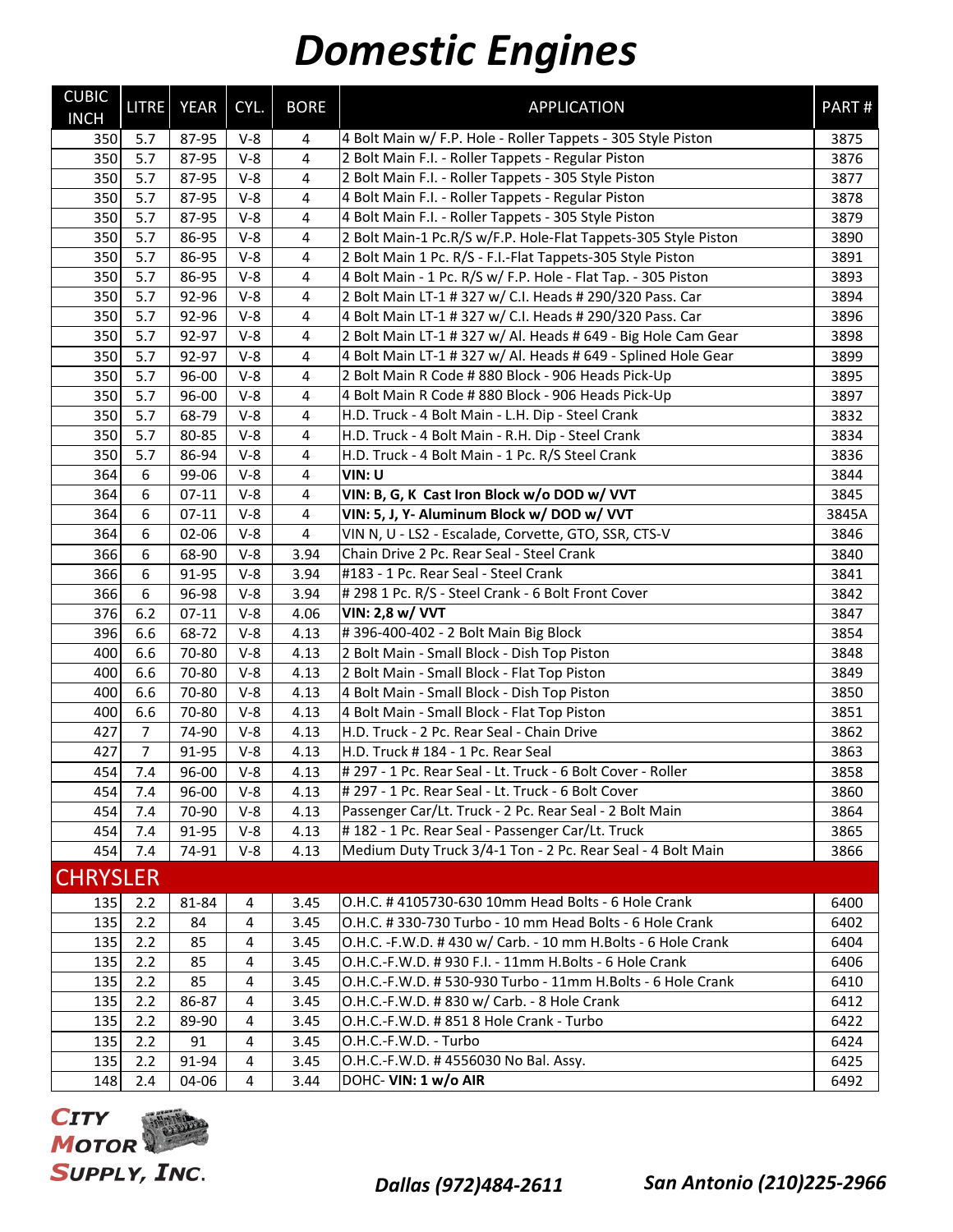| <b>CUBIC</b><br><b>INCH</b> | <b>LITRE</b> | YEAR      | CYL.           | <b>BORE</b> | <b>APPLICATION</b>                                                      | PART#  |
|-----------------------------|--------------|-----------|----------------|-------------|-------------------------------------------------------------------------|--------|
| 148                         | 2.4          | 03        | 4              | 3.44        | DOHC- VIN: P w/ or w/o EGR                                              | 6493   |
| 156                         | 2.6          | 79-80     | $\overline{4}$ | 3.59        | O.H.C.-R.W.D. Bell Hsing Dowels are 12 1/2 Between Centers"             | 6448   |
| 156                         | 2.6          | 81-85     | 4              | 3.59        | O.H.C.-F.W.D. w/ 2 Vent Tubes                                           | 6460   |
| 167                         | 2.7          | 98-99     | $V-6$          | 3.28        | DOHC-F.W.D. # 611 Intrepid - Concord                                    | 6652   |
| 167                         | 2.7          | 00-01     | $V-6$          | 3.28        | DOHC-F.W.D. # 611 Stratus - Sebring                                     | 6654   |
| 167                         | 2.7          | 01        | $V-6$          | 3.28        | DOHC-F.W.D. # 611 Stratus - Sebring                                     | 6656   |
| 202                         | 3.3          | 90-93     | $V-6$          | 3.66        | O.H.V.-F.W.D. # 030 - Roller Tappets                                    | 6674   |
| 202                         | 3.3          | 93        | $V-6$          | 3.66        | O.H.V.-F.W.D. #430 - Roller Tappets                                     | 6676   |
| 202                         | 3.3          | 93-95     | $V-6$          | 3.66        | O.H.V.-F.W.D. #763 - Roller Tappets                                     | 6678   |
| 202                         | 3.3          | 93-97     | $V-6$          | 3.66        | O.H.V.-F.W.D. #944 - Roller Tappets                                     | 6680   |
| 202                         | 3.3          | 98-04     | $V-6$          | 3.66        | O.H.V.-F.W.D.                                                           | 6681   |
| 215                         | 3.5          | 93-94     | $V-6$          | 3.78        | SOHC-F.W.D. #530/458 Uses Head #807 Except Prowler                      | 6684   |
| 215                         | 3.5          | 95-97     | $V-6$          | 3.78        | SOHC-F.W.D. # 530/458 Uses Head # 490 Except Prowler                    | 6686   |
| 215                         | 3.5          | 99-08     | $V-6$          | 3.78        | SOHC-F.W.D. Aluminum Block & Heads                                      | 6688   |
| 225                         | 3.7          | 61-67     | 6              | 3.4         | 1.962 O.D. Flywheel Hub                                                 | 6604   |
| 225                         | 3.7          | 68-74     | 6              | 3.4         | 2.157 O.D. Flywheel Hub                                                 | 6605   |
| 225                         | 3.7          | 75-80     | 6              | 3.4         | <b>Solid Tappets</b>                                                    | 6608   |
| 225                         | 3.7          | 81-87     | 6              | 3.4         | <b>Hydraulic Tappets</b>                                                | 6610   |
| 226                         | 3.7          | $02 - 10$ | $V-6$          | 3.66        | K-CODE                                                                  | 6615   |
| 230                         | 3.8          | $00 - 10$ | $V-6$          | 3.78        | VIN <sub>L</sub>                                                        | 6647   |
| 231                         | 3.8          | 93-95     | $V-6$          | 3.78        | O.H.V. - F.I. #430 - Flat Tappets                                       | 6640   |
| 231                         | 3.8          | 91-99     | $V-6$          | 3.78        | O.H.V .- F.I. # 430-763 - Roller                                        | 6644   |
| 231                         | 3.8          | 91-99     | $V-6$          | 3.78        | O.H.V .- F.I. # 944                                                     | 6646   |
| 232                         | 3.8          | 07        | $V-6$          | 3.78        | VIN: 1 w/lifter bore .904" OHV                                          | 6648   |
| 232                         | 3.8          | $07-11$   | $V-6$          | 3.78        | VIN: 1 w/lifter bore .887" OHV                                          | 6649   |
| 238                         | 3.9          | 87        | $V-6$          | 3.91        | O.H.V. #730 - Flat Tappets                                              | 6620   |
| 238                         | 3.9          | 88-91     | $V-6$          | 3.91        | O.H.V. #729-730 - Roller w/ Flat Rear Cap                               | 6626   |
| 238                         | 3.9          | 91        | $V-6$          | 3.91        | O.H.V. # 729-730 - Roller w/ Grooved Rear Cap                           | 6628   |
| 238                         | 3.9          | 92-00     | $V-6$          | 3.91        | O.H.V. # 711-964-988 - Roller Tappets - Magnum                          | 6630   |
|                             |              |           |                |             | SOHC - 16 Valve Crank w/ 16 Teeth *For Long Block, must identify target |        |
| 285                         | 4.7          | 99-03     | $V-8$          | 3.66        | wheel on heads                                                          | 6854   |
|                             |              |           |                |             | SOHC - 16 Valve Crank w/ 32 Teeth *For Long Block, must identify target |        |
| 285                         | 4.7          | 02-08     | $V-8$          | 3.66        | wheel on heads                                                          | 6856   |
| 285                         | 4.7          | 08-13     | $V-8$          | 3.661       | SOHC-32 Teeth Crank w/ EGR *8 Spark Plug Head                           | 6858   |
| 318                         | 5.2          | 68-84     | $V-8$          | 3.91        | Hydraulic Tappets - 9 Brace Bolt Hole"                                  | 6805   |
| 318                         | 5.2          | 80-84     | $V-8$          | 3.91        | 10 Bell Housing Brace Bolt Hole"                                        | 6813   |
| 318                         | 5.2          | 85-89     | $V-8$          | 3.91        | Flat Tappets - Hydraulic                                                | 6814   |
| 318                         | 5.2          | 91        | $V-8$          | 3.91        | Roller Tappets # 657 Dakota w/ Side Motor Mounts                        | 6815   |
| 318                         | 5.2          | 85-91     | $V-8$          | 3.91        | Roller Tappets # 330-560                                                | 6816   |
| 318                         | 5.2          | $92 - 02$ | $V-8$          | 3.91        | Roller Tappets # 657-714 Magnum                                         | 6817   |
| 345                         | 5.7          | 02-06     | $V-8$          | 3.92        | VIN: D - HEMI w/o MDS                                                   | 6821   |
| 345                         | 5.7          | 05-08     | $V-8$          | 3.92        | VIN: 2, H - HEMI w/ MDS                                                 | 6831   |
| 345                         | 5.7          | 09-14     | $V-8$          | 3.92        | VIN: T- Hemi EZC w/o MDS w/ VVT                                         | 6832   |
| 359                         | 5.9          | 89-98     | 6              | 4.02        | Diesel- 12 Valve Head VIN: 8, C, D                                      | 6912   |
| 359                         | 5.9          | 98-09     | 6              | 4.02        | Diesel- 24 Valve Head VIN: 6,7, C                                       | 6924   |
| 359                         | 5.9          | 03-04     | 6              | 4.02        | Diesel- 24 Valve Head HO CHECK VIN: C                                   | 6924HO |
| 360                         | 5.9          | 71-89     | $V-8$          | 4           | <b>Flat Tappets</b>                                                     | 6811   |
| 360                         | 5.9          | 89-92     | $V-8$          | 4           | Roller Tappets w/ Front Motor Mounts                                    | 6818   |

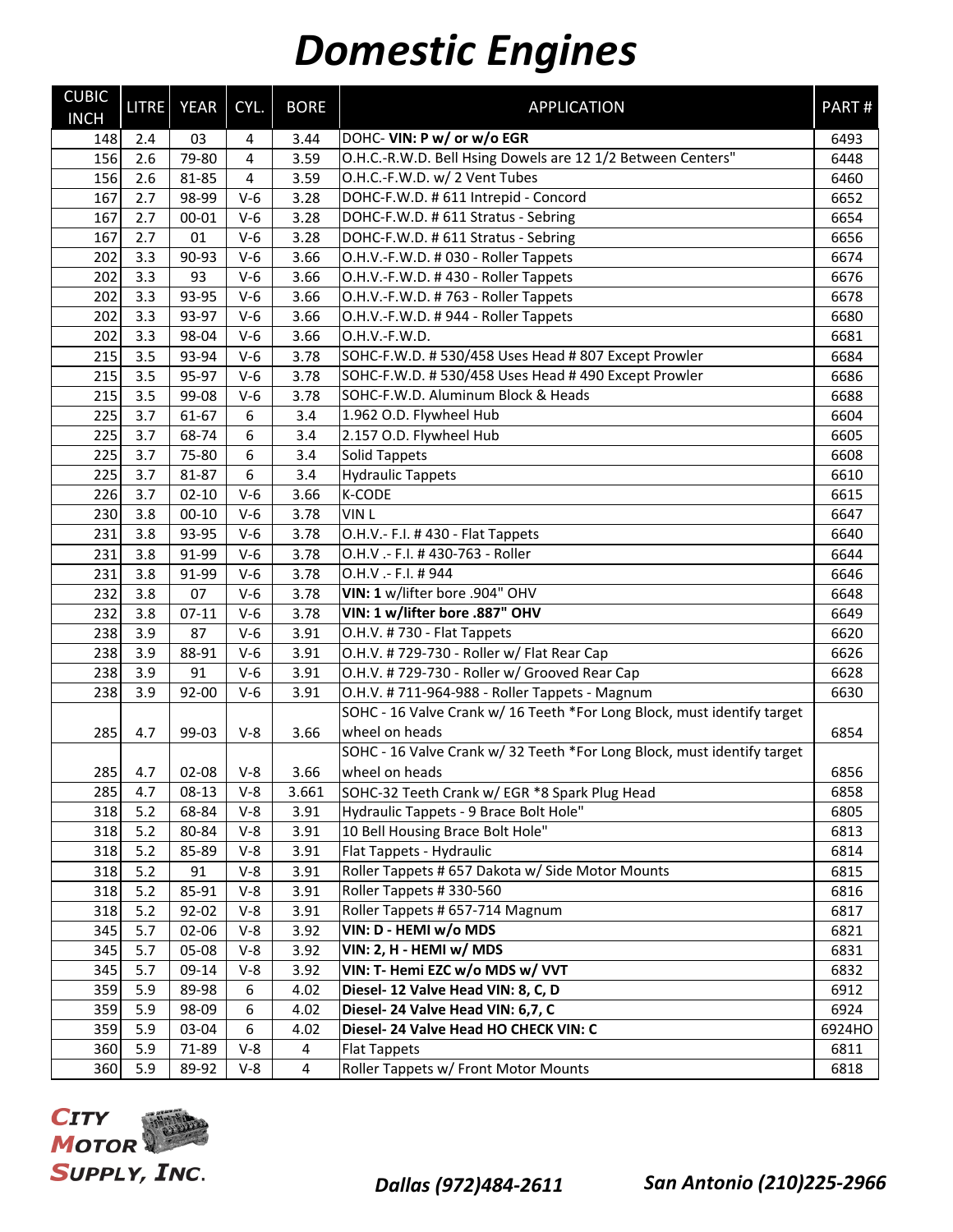| <b>CUBIC</b><br><b>INCH</b> | LITRE          | <b>YEAR</b> | CYL.                    | <b>BORE</b>    | <b>APPLICATION</b>                                                   | PART#            |
|-----------------------------|----------------|-------------|-------------------------|----------------|----------------------------------------------------------------------|------------------|
| 360                         | 5.9            | 92-93       | $V-8$                   | 4              | Roller Tappets w/ Side Motor Mounts                                  | 6820             |
| 360                         | 5.9            | 93-01       | $V-8$                   | $\overline{4}$ | <b>Roller Tappets Magnum</b>                                         | 6822             |
| 370                         | 6.1            | $05-10$     | $V-8$                   | 4.06           | VIN: 3, W - HEMI                                                     | 6830             |
| 400                         | 6.6            | 73-80       | $V-8$                   | 4.34           | <b>Steel Crank</b>                                                   | 6823             |
| 400                         | 6.6            | 73-80       | $V-8$                   | 4.34           | Cast Crank                                                           | 6825             |
| 440                         | 7.2            | 73-84       | $V-8$                   | 4.32           | <b>Steel Crank</b>                                                   | 6827             |
| 440                         | 7.2            | 73-84       | $V-8$                   | 4.32           | <b>Cast Crank</b>                                                    | 6829             |
| 488                         | 8              | 94-01       | $V-10$                  | $\overline{4}$ | W-Code 20 Valve                                                      | 61010            |
| <b>FORD</b>                 |                |             |                         |                |                                                                      |                  |
|                             |                |             |                         |                | O.H.C. - Escort BEFORE 5/14/83 w/o Gerotor Pump Oil Pump Drive on    |                  |
| 98                          | 1.6            | 81-83       | 4                       | 3.15           | Neck of Crank is 1/4 Tall"                                           | 7404             |
|                             |                |             |                         |                | O.H.C. - Escort AFTER 5/14/83 w/ Gerotor Pump Oil Pump Drive on Neck |                  |
| 98                          | 1.6            | 83-85       | 4                       | 3.15           | of Crank is 1/2 Tall"                                                | 7405             |
| 98                          | 1.6            | 84-85       | 4                       | 3.15           | O.H.C. - Escort - Turbo                                              | 7416             |
| 116                         | 1.9            | 85-86       | 4                       | 3.23           | O.H.C. - Escort - E5-E6 w/ Carb. - Flat Top Piston                   | 7424             |
| 116                         | 1.9            | 85-86       | 4                       | 3.23           | O.H.C. - Escort - E5-E6 w/ E.F.I. - Contoured Piston                 | 7426             |
| 116                         | 1.9            | 87-90       | 4                       | 3.23           | O.H.C. - Escort - E7-E8 w/ E.F.I. - Dome Top Piston                  | 7428             |
| 116                         | 1.9            | 87-90       | 4                       | 3.23           | O.H.C. - Escort - E7-E8 w/ C.F.I. - Flat Top Piston                  | 7429             |
| 116                         | 1.9            | 91-96       | 4                       | 3.23           | O.H.C. - Escort - # FOCE w/ Flat Piston                              | 7431             |
| 116                         | 1.9            | 91-96       | 4                       | 3.23           | O.H.C. - Escort - # FOCE w/ Dome Piston                              | 7433             |
| 121                         | $\overline{2}$ | 97-02       | 4                       | 3.34           | SOHC - Escort / Tracer - # F-7 w/o Knock Sensor                      | 7435             |
| 121                         | $\overline{2}$ | 98-02       | 4                       | 3.34           | SOHC - Escort / Focus # F-8 w/ Knock Sensor                          | 7437             |
| 121                         | $\overline{2}$ | $00 - 02$   | 4                       | 3.34           | SOHC - Escort / Focus # YS4E-DA                                      | 7439             |
| 122                         | $\overline{2}$ | 83-86       | 4                       | 3.52           | O.H.C. - Ranger w/ Grooved Rear Cap                                  | 7410             |
| 122                         | $\overline{2}$ | 87-88       | 4                       | 3.52           | O.H.C. - Ranger w/ Flat Rear Main Cap                                | 7411             |
| 122                         | $\overline{2}$ | 95-98       | 4                       | 3.34           | DOHC - Contour / Mystique                                            | 7438             |
| 122                         | $\overline{2}$ | 99-00       | 4                       | 3.34           | DOHC - Contour / Mystique                                            | 7440             |
| 140                         | 2.3            | 74-80       | 4                       | 3.78           | O.H.C. - Front Dip                                                   | 7407             |
| 140                         | 2.3            | 74-86       | 4                       | 3.78           | O.H.C. - Rear Dip w/ Carb.                                           | 7408             |
| 140                         | 2.3            | 79-82       | 4                       | 3.78           | O.H.C. - Turbo                                                       | 7409             |
| 140                         | 2.3            | 84-87       | $\overline{4}$          | 3.68           | O.H.V. - H.S.C. - 14 Bolt Oil Pan                                    | 7412             |
| 140                         | 2.3            | 95          | $\overline{4}$          | 3.78           | O.H.C. - # F57E-DE                                                   | 7413             |
| 140                         | 2.3            | 88-91       | $\overline{\mathbf{4}}$ | 3.68           | O.H.V. - H.S.C. - 11 Bolt Oil Pan                                    | $\frac{1}{7414}$ |
| 140                         | 2.3            | 87-88       | 4                       | 3.78           | O.H.C. - Turbo w/ Oil Return In Left Side - Flat Cap                 | 7415             |
| 140                         | 2.3            | 92-94       | 4                       | 3.68           | O.H.V. - H.S.C. - # F-23-E w/ Cam Probe                              | 7417             |
| 140                         | 2.3            | 85-86       | 4                       | 3.78           | O.H.C. - w/ Fuel Pump Hole - Flat Rear Cap                           | 7418             |
| 140                         | 2.3            | 83-87       | $\overline{4}$          | 3.78           | O.H.C. - Turbo w/ Oil Return in Left Side of Block                   | 7419             |
| 140                         | 2.3            | 85-90       | $\overline{4}$          | 3.78           | O.H.C. - w/o Fuel Pump Hole - Flat Rear Cap                          | 7420             |
| 140                         | 2.3            | 89-94       | 4                       | 3.78           | O.H.C. - # E89E-AD w/ 8 Spark Plug Head                              | 7421             |
| 153                         | 2.5            | 86-90       | 4                       | 3.68           | O.H.C. - H.S.C.                                                      | 7422             |
| 153                         | 2.5            | 91          | 4                       | 3.68           | O.H.C. - H.S.C. - # F-1 w/ Cam Probe                                 | 7423             |
| 153                         | 2.5            | 98-01       | 4                       | 3.78           | Ranger 8 Valve VIN C SOHC                                            | 7425             |
| 171                         | 2.8            | 74-79       | $V-6$                   | 3.66           | #74TM - Passenger Car                                                | 7602             |
| 171                         | 2.8            | 83-86       | $V-6$                   | 3.66           | # 83TM - Ranger / Bronco II / Aerostar                               | 7604             |
| 177                         | 2.9            | 86-89       | $V-6$                   | 3.66           | #86TM - Ranger / Bronco II                                           | 7625             |
| 177                         | 2.9            | 89-92       | $V-6$                   | 3.66           | #89TM - Ranger / Bronco II                                           | 7627             |
| 183                         | $\overline{3}$ | 86-89       | $V-6$                   | 3.5            | # E6AE - R.W.D. or F.W.D.                                            | 7606             |
| 183                         | $\overline{3}$ | 89-91       | $V-6$                   | 3.5            | # E9DE - R.W.D. or F.W.D. - Flat Tappets                             | 7607             |

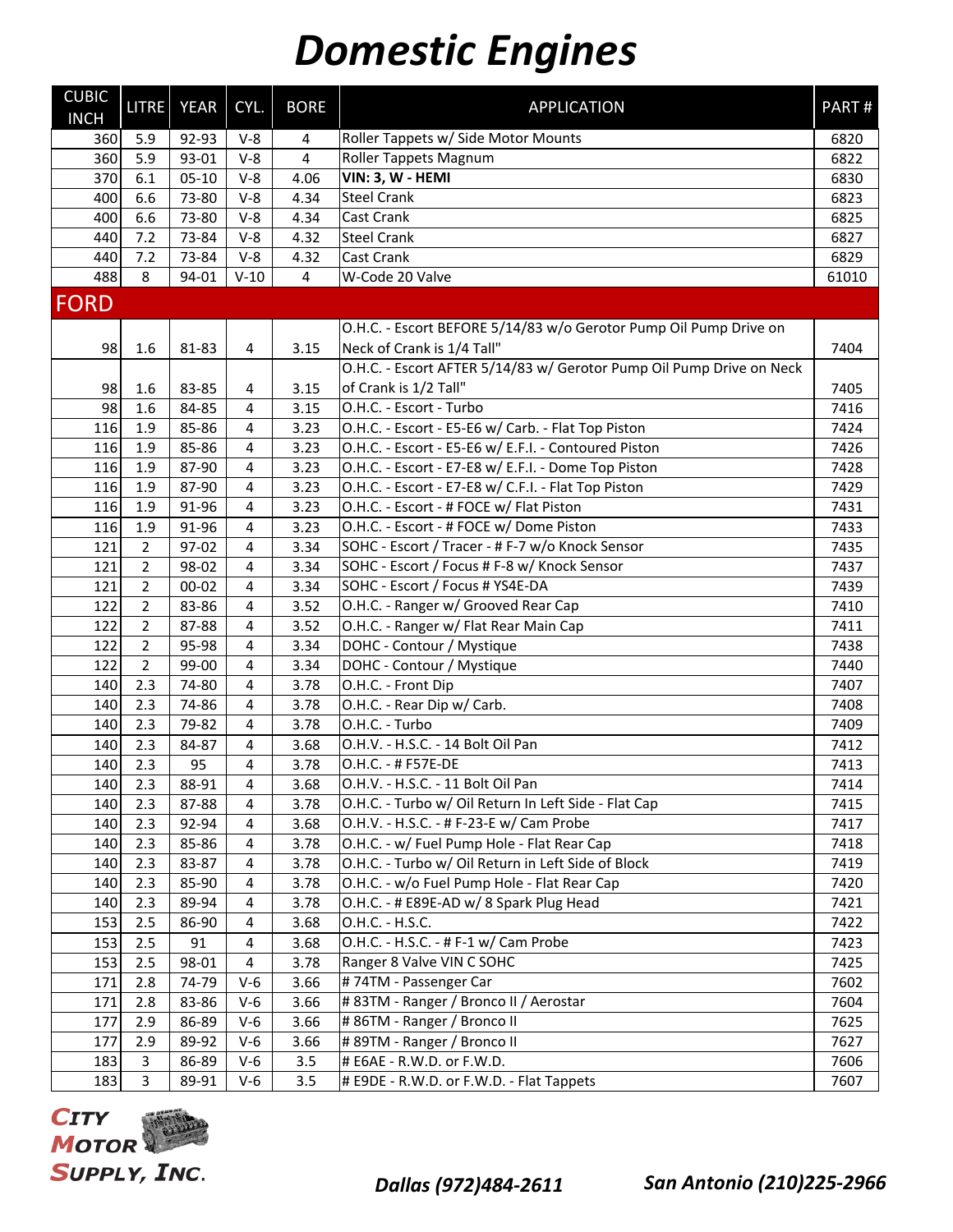| <b>CUBIC</b><br><b>INCH</b> | <b>LITRE</b>   | YEAR      | CYL.  | <b>BORE</b>    | <b>APPLICATION</b>                                                    | PART# |
|-----------------------------|----------------|-----------|-------|----------------|-----------------------------------------------------------------------|-------|
| 183                         | $\mathsf{3}$   | 91-94     | $V-6$ | 3.5            | # F2DE - R.W.D. or F.W.D. - Roller Tappets                            | 7616  |
| 183                         | $\overline{3}$ | 95-98     | $V-6$ | 3.5            | # F58E - F6AE - Roller Except SHO - Cast Iron Block                   | 7617  |
| 183                         | $\overline{3}$ | 99-00     | $V-6$ | 3.5            | # XF1E-DD - Roller                                                    | 7619  |
| 183                         | $\overline{3}$ | $00 - 01$ | $V-6$ | 3.5            | # 2FIE-AA w/ Studed Mains                                             | 7621  |
| 183                         | $\overline{3}$ | $02 - 07$ | $V-6$ | 3.5            | Flex Fuel - VIN V, U - (Dome piston)                                  | 7623  |
| 200                         | 3.3            | 65        | 6     | 3.68           | # C5DE-H                                                              | 7608  |
| 200                         | 3.3            | 66-67     | 6     | 3.68           | # C6DE-A                                                              | 7609  |
| 200                         | 3.3            | 68-74     | 6     | 3.68           | # C8DE-A                                                              | 7610  |
| 200                         | 3.3            | 75-80     | 6     | 3.68           | # D8BE-GA E1BE-FA                                                     | 7612  |
| 200                         | 3.3            | 81-83     | 6     | 3.68           | # E1BE-BB - Wide Bell Housing                                         | 7613  |
| 213                         | 3.5            | $07-10$   | $V-6$ | 3.64           | DOHC 24V Natural Asp.                                                 | 7603  |
| 232                         | 3.8            | 82-87     | $V-6$ | 3.81           | R.W.D. Carb. Or F.I.                                                  | 7618  |
| 232                         | 3.8            | 88        | $V-6$ | 3.81           | R.W.D. - Flat Tappets w/ Bal. Shaft E-8DE-B78 E-8SE-AB                | 7622  |
| 232                         | 3.8            | 88        | $V-6$ | 3.81           | F.W.D. - Flat Tappets w/ Bal. Shaft # E-8DE-DB                        | 7654  |
| 232                         | 3.8            | 89-95     | $V-6$ | 3.81           | R.W.D. - Roller - w/o Bal. Shaft - # E9SEA4M / F1SE                   | 7656  |
| 232                         | 3.8            | 89-95     | $V-6$ | 3.81           | F.W.D. - Roller w/ Bal. Shaft # E-9DE / F1DEEA                        | 7660  |
| 232                         | 3.8            | 89-95     | $V-6$ | 3.81           | R.W.D. - Roller w/o Bal. Shaft Supercharged # E9SE-F1SE               | 7662  |
| 232                         | 3.8            | 96-98     | $V-6$ | 3.81           | R.W.D. - Roller w/o Bal. Shaft # F6Z - F7Z - F75                      | 7666  |
| 232                         | 3.8            | 96-99     | $V-6$ | 3.81           | F.W.D. - Roller w/ Bal. Shaft # F68E - F78E                           | 7668  |
| 232                         | 3.8            | 99-00     | $V-6$ | 3.81           | R.W.D. - Roller w/o Bal. Shaft # XL3E-AD                              | 7670  |
| 232                         | 3.8            | 99-00     | $V-6$ | 3.81           | F.W.D. - Roller # XL3-AD                                              | 7667  |
| 232                         | 3.8            | $01 - 03$ | $V-6$ | 3.81           | R.W.D. - Roller                                                       | 7671  |
| 232                         | 3.8            | $01 - 03$ | $V-6$ | 3.81           | F.W.D. - Roller # IF2E                                                | 7669  |
| 240                         | 3.9            | 65-74     | 6     | $\overline{4}$ |                                                                       | 7620  |
| 244                         | $\overline{4}$ | 90-94     | $V-6$ | 3.95           | Roller Tappets #90TM                                                  | 7650  |
| 244                         | $\overline{4}$ | 95-96     | $V-6$ | 3.95           | Roller Tappets # 95TM - 6 Hole Crank - Dipstick Hole is .380          | 7652  |
| 244                         | $\overline{4}$ | 97-00     | $V-6$ | 3.95           | O.H.V. # 97TMAB - 8 Hole Crank                                        | 7653  |
| 244                         | 4              | 97-08     | $V-6$ |                | SOHC                                                                  | 7651  |
| 250                         | 4.1            | 69-74     | 6     | 3.68           |                                                                       | 7624  |
| 250                         | 4.1            | 75-80     | 6     | 3.68           |                                                                       | 7626  |
| 255                         | 4.2            | 80-82     | $V-8$ | 3.68           |                                                                       | 7801  |
| 256                         | 4.2            | 97-00     | $V-6$ | 3.81           | O.H.V. - R.W.D. - F150 - 6 Bolt Studs in Main Caps                    | 7674  |
| 256                         | 4.2            | 97-00     | $V-6$ | 3.81           | O.H.V. - R.W.D. - F150 - 8 Bolt Studs in Main Caps                    | 7676  |
| 256                         | 4.2            | $01 - 08$ | $V-6$ | 3.81           | O.H.V. - R.W.D. - RFIL3E w/ Small Main Studs                          | 7678  |
| 281                         | 4.6            | 91-92     | $V-8$ | 3.55           | SOHC # F1AE-AK Block w/ F1 Heads                                      | 7802  |
| 281                         | 4.6            | 92        | $V-8$ | 3.55           | SOHC # F2VE-AK Block w/ F1 Heads                                      | 7803  |
| 281                         | 4.6            | 93-95     | $V-8$ | 3.55           | SOHC # F2VE-AK - F4VE-AA Block w/ F4 Heads                            | 7804  |
| 281                         | 4.6            | 95        | $V-8$ | 3.55           | SOHC # F2VE-AK - F4VE-AA Block w/ F5 Heads                            | 7805  |
| 281                         | 4.6            | 96-98     | $V-8$ | 3.55           | SOHC # F65D - F7VE Block w/ F5 Heads                                  | 7808  |
|                             |                |           |       |                | SOHC # F65E - F75E Block w/ F6 Heads - Passenger Car 6 Bolt Hole      |       |
| 281                         | 4.6            | 96-98     | $V-8$ | 3.55           | Crankshaft                                                            | 7810  |
|                             |                |           |       |                | SOHC # F65E - F75E Block w/ F6 Heads - Passenger Car F150 Pick-Up - 8 |       |
| 281                         | 4.6            | 96-10     | $V-8$ | 3.55           | <b>Bolt Hole Crankshaft</b>                                           | 7811  |
| 281                         | 4.6            | 06-10     | $V-8$ | 3.55           | SOHC VIN: 8 - 24V Head                                                | 7813  |
| 289                         | 4.7            | 63-64     | $V-8$ | 4              | 5 Bolt Bell Housing                                                   | 7806  |
| 289                         | 4.7            | 65-67     | $V-8$ | 4              | 6 Bolt Bell Housing                                                   | 7807  |
| 300                         | 4.9            | 65-74     | 6     | $\overline{4}$ |                                                                       | 7630  |
| 300                         | 4.9            | 75-80     | 6     | 4              | 3 Bolt Clutch Mount - Dip Presses in Block                            | 7634  |

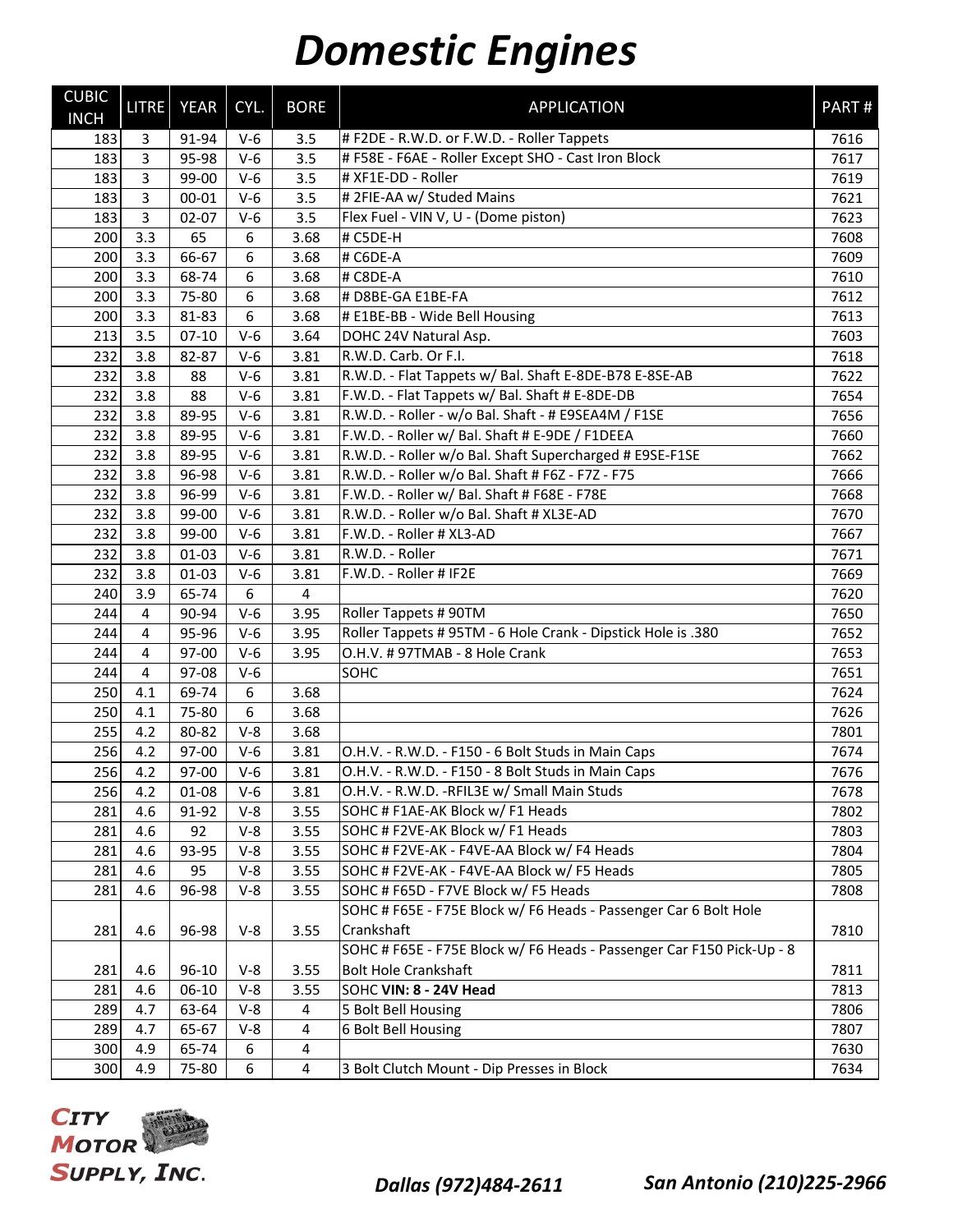| <b>CUBIC</b><br><b>INCH</b> | <b>LITRE</b>   | <b>YEAR</b> | CYL.  | <b>BORE</b>    | <b>APPLICATION</b>                                      | PART#  |
|-----------------------------|----------------|-------------|-------|----------------|---------------------------------------------------------|--------|
| 300                         | 4.9            | 80-82       | 6     | 4              | Dipstick in Oil Pan                                     | 7635   |
| 300                         | 4.9            | 81-86       | 6     | 4              | Dipstick Tube Screws Into Block Behind Filter           | 7640   |
| 300                         | 4.9            | 87-96       | 6     | 4              | <b>Fuel Injected</b>                                    | 7645   |
| 302                         | 5              | 68-74       | $V-8$ | 4              |                                                         | 7812   |
| 302                         | 5              | 75-79       | $V-8$ | 4              | 3/8 Auxiliary Bolt Hole - Right Front Pad on Block"     | 7814   |
| 302                         | 5              | 79          | $V-8$ | $\overline{4}$ | E.E.C. Sensor Rear of Block                             | 7815   |
| 302                         | 5              | 75-81       | $V-8$ | 4              | Heavy Crank - Dip in Block                              | 7816   |
| 302                         | 5              | 81-86       | $V-8$ | 4              | 2MAE Light Crank - Dip in Block or Oil Pan              | 7826   |
| 302                         | 5              | 82-85       | $V-8$ | 4              | H.O. - Flat Tappets                                     | 7827   |
| 302                         | 5              | 85-91       | $V-8$ | 4              | E.F.I. - Roller Tappets                                 | 7828   |
| 302                         | 5              | 85-86       | $V-8$ | 4              | H.O. - Roller Tappets                                   | 7829   |
| 302                         | 5              | 81-88       | $V-8$ | 4              | E.F.I. - Hydraulic - Flat Tappets w/ Knock Sensor       | 7880   |
| 302                         | 5              | 85-91       | $V-8$ | $\overline{4}$ | E.F.I. - Roller - w/ Knock Sensor 15426378 Firing Order | 7882   |
| 302                         | 5              | 87-00       | $V-8$ | 4              | H.O. - Roller Tappets - w/ 13726548 (351) Firing Order  | 7884   |
| 330                         | 5.4            | 97-05       | $V-8$ | 3.55           | SOHC # F75E Block w/ F75 Heads - F150 / Exp.            | 7817   |
| 330                         | 5.4            | 99-00       | $V-8$ | 3.55           | SOHC # F75E Block w/ XL3E Heads - F150 / Exp.           | 7818   |
| 330                         | 5.4            | 04-08       | $V-8$ | 3.55           | SOHC VIN: 5, V                                          | 7819   |
| 330                         | 5.4            | 08-14       | $V-8$ | 3.55           | SOHC VIN: 5, V - 12mm Spark Plug                        | 7819SP |
| 330                         | 5.4            | 64-78       | $V-8$ | 3.88           | Medium Duty - 1 3/8 C/S Neck - 14" Oil Pump Drive"      | 7820   |
| 330                         | 5.4            | 64-78       | $V-8$ | 3.88           | Heavy Duty - 1 3/4 C/S Neck - 5/16" Oil Pump Drive"     | 7822   |
| 330                         | 5.4            | 72-78       | $V-8$ | 3.88           | Extra Duty - 1 3/8 C/S Neck - 5/16" Oil Pump Drive"     | 7824   |
| 351C                        | 5.8            | 69-74       | $V-8$ | $\overline{4}$ | 2 Bolt Main                                             | 7836   |
| 351M                        | 5.8            | 75-82       | $V-8$ | 4              | Dipstick in Front of Block                              | 7838   |
| 351M                        | 5.8            | 77-82       | $V-8$ | 4              | Dipstick in Oil Pan                                     | 7839   |
| 351W                        | 5.8            | 69-74       | $V-8$ | $\overline{4}$ |                                                         | 7830   |
| 351W                        | 5.8            | 88-93       | $V-8$ | 4              | H.O.- Flat Tappets - Dipstick Tube Presses in Block     | 7832   |
| 351W                        | 5.8            | 94-97       | $V-8$ | 4              | F.I. - Roller Tappets - # F4TE-AAS                      | 7833   |
| 351W                        | 5.8            | 75-91       | $V-8$ | 4              | 3/8 Auxiliary Bolt Hole - Right Front Pad on Block"     | 7834   |
| 351W                        | 5.8            | 80-92       | $V-8$ | $\overline{4}$ | H.O. - Flat Tappets - 4 Barrel Carb.                    | 7835   |
| 351W                        | 5.8            | 88-93       | $V-8$ | 4              | E.F.I. - Flat Tappets - Dipstick Tube Presses in Block  | 7837   |
| 352                         | 5.8            | 65-67       | $V-8$ | 4              | 4 Bolt Motor Mount                                      | 7840   |
| 360                         | 5.9            | 65-76       | $V-8$ | 4.05           |                                                         | 7844   |
| 361                         | 5.9            | 64-78       | $V-8$ | 4.05           | Heavy Duty Truck - 1 3/4 Crank Neck"                    | 7846   |
| 370                         | 6.1            | 79-91       | $V-8$ | 4.05           | Heavy Duty Truck - 1 3/4 Crank Neck"                    | 7848   |
| 390                         | 6.4            | 65-76       | $V-8$ | 4.05           |                                                         | 7852   |
| 391                         | 6.4            | 64-78       | $V-8$ | 4.05           | Heavy Duty Truck - 1 3/4 Crank Neck"                    | 7854   |
| 400                         | 6.6            | 71-82       | $V-8$ | $\overline{4}$ | Dipstick in Front of Block                              | 7856   |
| 400                         | 6.6            | 71-82       | $V-8$ | $\overline{4}$ | Dipstick in Oil Pan                                     | 7857   |
| 420                         | 6.9            | 83-87       | $V-8$ | 4              | Diesel                                                  | 7920   |
| 429                         | $\overline{7}$ | 68-73       | $V-8$ | 4.36           | Passenger Car Only                                      | 7860   |
| 429                         | 7              | 79-95       | $V-8$ | 4.36           | Heavy Duty Truck - 1 3/4 Crank Neck"                    | 7868   |
| 445                         | 7.3            | 89-94       | $V-8$ | 4.11           | Diesel - Non-Turbo                                      | 7932   |
| 445                         | 7.3            | 94-01       | $V-8$ | 4.11           | Diesel - Turbo                                          | 7930   |
| 460                         | 7.5            | 72-78       | $V-8$ | 4.36           | # D1VE Block - # 2Y Crank                               | 7870   |
| 460                         | 7.5            | 79-87       | $V-8$ | 4.36           | # D9TE Block - #3Y Crank Carb.                          | 7872   |
| 460                         | 7.5            | 88-97       | $V-8$ | 4.36           | # D9TE Block - #3Y Crank F.I.                           | 7873   |
| <b>I.H.C. TRUCK</b>         |                |             |       |                |                                                         |        |
| 304                         | 5              | 58-78       | $V-8$ | 3.88           | Flat Top Piston                                         | 9810   |

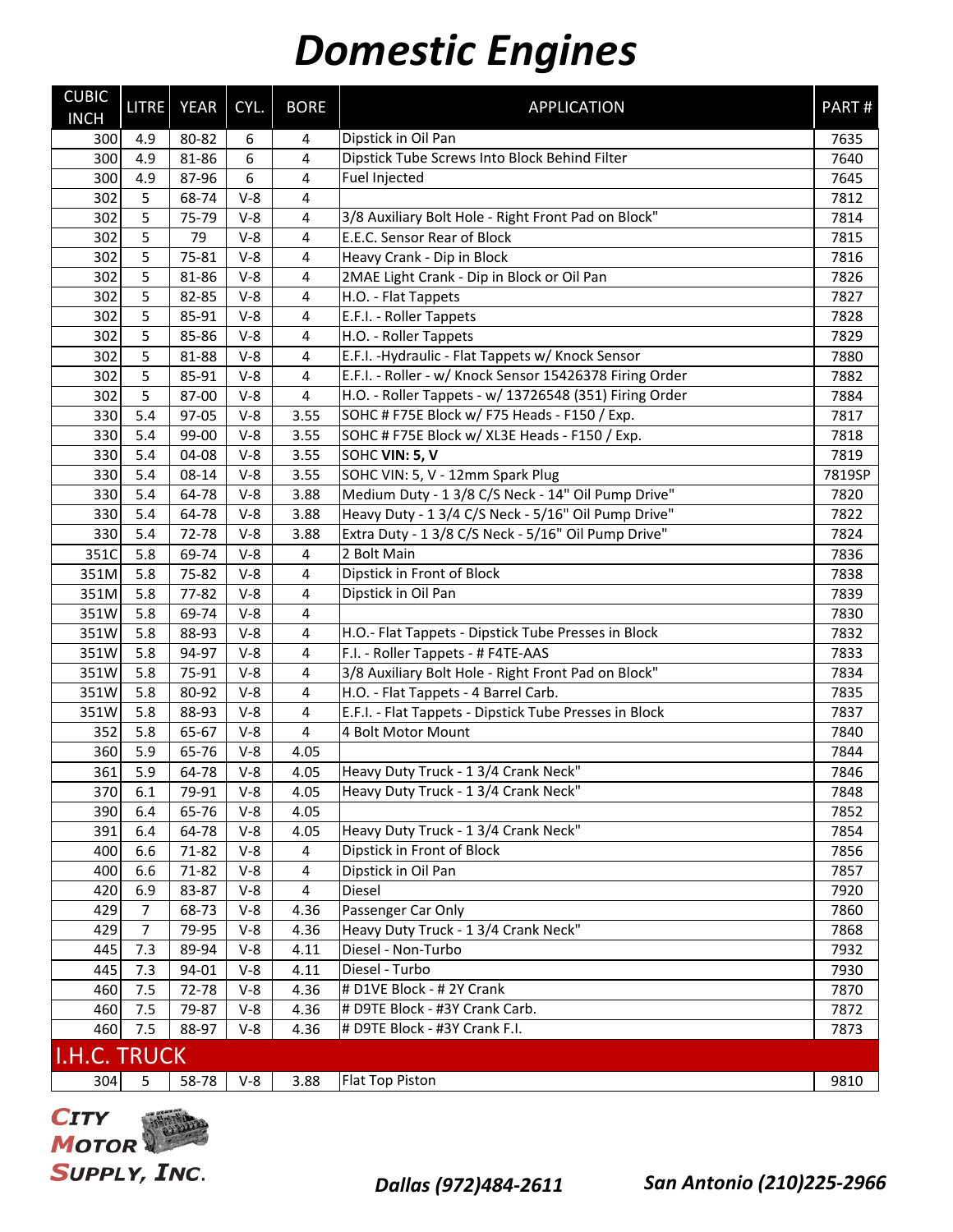| <b>CUBIC</b><br><b>INCH</b> | LITRE          | <b>YEAR</b> | CYL.           | <b>BORE</b>    | <b>APPLICATION</b>                                                    | PART# |
|-----------------------------|----------------|-------------|----------------|----------------|-----------------------------------------------------------------------|-------|
| 345                         | 5.7            | 58-74       | $V-8$          | 3.88           | Contour Top Piston                                                    | 9820  |
| 345                         | 5.7            | 58-74       | $V-8$          | 3.88           | Flat Top Piston - Front Motor Mount                                   | 9822  |
| 345                         | 5.7            | 72-84       | $V-8$          | 3.88           | Flat Top Piston - Side Motor Mount                                    | 9824  |
|                             |                |             |                |                | BEFORE Serial #1013196 w/o Improved Cooling - Flat Top Piston - Front |       |
| 392                         | 6.4            | 68-72       | $V-8$          | 4.13           | <b>Motor Mount</b>                                                    | 9834  |
|                             |                |             |                |                | AFTER Serial # 1013196 w/ Improved Cooling - Flat Top Piston - Side   |       |
| 392                         | 6.4            | 72-84       | $V-8$          | 4.13           | Motor Mount                                                           | 9836  |
| <b>OLDSMOBILE</b>           |                |             |                |                |                                                                       |       |
| 138                         | 2.3            | 87-88       | 4              | 3.62           | QUAD 4 DOHC # 788-033 w/ 120 Crank 0o Timing                          | 4400  |
| 138                         | 2.3            | 89-90       | 4              | 3.62           | QUAD 4 DOHC # 061-062 w/ 690 Crank 15o Timing                         | 4402  |
| 138                         | 2.3            | 91          | 4              | 3.62           | QUAD 4 DOHC # 326-442-377 w/ 690 Crank 15o Timing                     | 4406  |
| 138                         | 2.3            | 92-93       | 4              | 3.62           | QUAD 4 DOHC # 927-661 w/ 690 Crank 15o Timing                         | 4408  |
| 138                         | 2.3            | 95          | 4              | 3.62           | QUAD 4 DOHC # 400 w/ 115 Crank                                        | 4410  |
| 138                         | 2.3            | 92-94       | 4              | 3.62           | QUAD 4 SOHC # 927-661 w/ 690 Crank 15o Timing                         | 4420  |
| 146                         | 2.4            | 96-98       | 4              | 3.54           | <b>QUAD 4 DOHC - #250</b>                                             | 4425  |
| 146                         | 2.4            | 99-00       | $\overline{4}$ | 3.54           | <b>QUAD 4 DOHC - #783</b>                                             | 4426  |
| 260                         | 4.3            | 75-76       | $V-8$          | 3.5            | #355-965                                                              | 4810  |
| 260                         | 4.3            | 77-82       | $V-8$          | 3.5            | #751-2B / 965-2A                                                      | 4812  |
| 307                         | 5              | 81-84       | $V-8$          | 3.8            | #3161-5A - Flat Tappets                                               | 4818  |
| 307                         | 5              | 85-90       | $V-8$          | 3.8            | #4790 - Roller Tappets                                                | 4828  |
| 350                         | 5.7            | 68-76       | $V-8$          | 4.06           | # 558 - 7/16 Head Bolts"                                              | 4814  |
| 350                         | 5.7            | 77-80       | $V-8$          | 4.06           | #752-3B - 964-3A - 1/2 Head Bolts"                                    | 4816  |
| 403                         | 6.6            | 77-79       | $V-8$          | 4.35           | #265-4B - 990                                                         | 4822  |
| 455                         | 7.5            | 68-76       | $V-8$          | 4.13           | # 021F - 788L - Pass. Car - w/ Auto Transmission Only                 | 4824  |
| 455                         | 7.5            | 68-76       | $V-8$          | 4.13           | # 021F - 788L - Marine                                                | 4826  |
| <b>PONTIAC</b>              |                |             |                |                |                                                                       |       |
| 122                         | $\overline{2}$ | 87-91       | 4              | 3.39           | O.H.C. - # 802 w/ 036-399 Crank                                       | 5440  |
| 122                         | $\overline{2}$ | 92-95       | 4              | 3.39           | O.H.C. - # 507 Crank w/ Firing Hubfront Main                          | 5441  |
| 122                         | $\overline{2}$ | 87-91       | 4              | 3.39           | O.H.C. - # 802 w/ 036-399 Crank                                       | 5444  |
| 151                         | 2.5            | 77-79       | 4              | 4              | R.W.D. #886                                                           | 5401  |
| 151                         | 2.5            | 79-81       | 4              | 4              | R.W.D. #542-189                                                       | 5402  |
| 151                         | 2.5            | 80-81       | 4              | 4              | R.W.D. #540-194                                                       | 5403  |
| 151                         | 2.5            | 82-83       | 4              | 4              | R.W.D. #149 w/ 31/2 Water Pump Hole"                                  | 5404  |
| 151                         | 2.5            | 84          | 4              | 4              | R.W.D. # 638 w/ 3 1/2 Water Pump Hole"                                | 5405  |
| 151                         | 2.5            | 82-83       | 4              | 4              | R.W.D. #149 w/ 31/4 Water Pump Hole"                                  | 5409  |
| 151                         | 2.5            | 84          | 4              | 4              | R.W.D. # 638 w/ 3 1/4 Water Pump Hole"                                | 5412  |
| 151                         | 2.5            | 85-86       | 4              | 4              | R Code - R.W.D. - # 579-032 - Roller Tappets                          | 5407  |
| 151                         | 2.5            | 85-86       | 4              | 4              | R Code - R.W.D. - # 058-029-562-511-532 Roller Tappets                | 5415  |
| 151                         | 2.5            | 85-86       | 4              | 4              | U Code - F.W.D. - #769 - Roller Tappets                               | 5417  |
|                             |                |             |                |                | U Code - F.W.D. - # 010-901 w/ 390-406 Crank - Roller Tappets w/o     |       |
| 151                         | 2.5            | 87          | 4              | 4              | Balance Assy.                                                         | 5418  |
| 151                         | 2.5            | 87          | 4              | 4              | R Code - F.W.D. - # 893 w/ 381 Crank - Roller Tappets                 | 5419  |
| 151                         | 2.5            | 82-83       | 4              | 4              | R.W.D. - #152                                                         | 5420  |
| 151                         | 2.5            | 87          | 4              | $\overline{4}$ | R Code - R.W.D. - # 046 w/ 684 or 381 Crank - Roller Tappets          | 5422  |
|                             |                |             |                |                | U Code - F.W.D. - # 725 w/ 406-540 Crank w/ 82 Teeth - Roller Tappets |       |
| 151                         | 2.5            | 87          | 4              | 4              | w/ Bal. Assy.                                                         | 5425  |